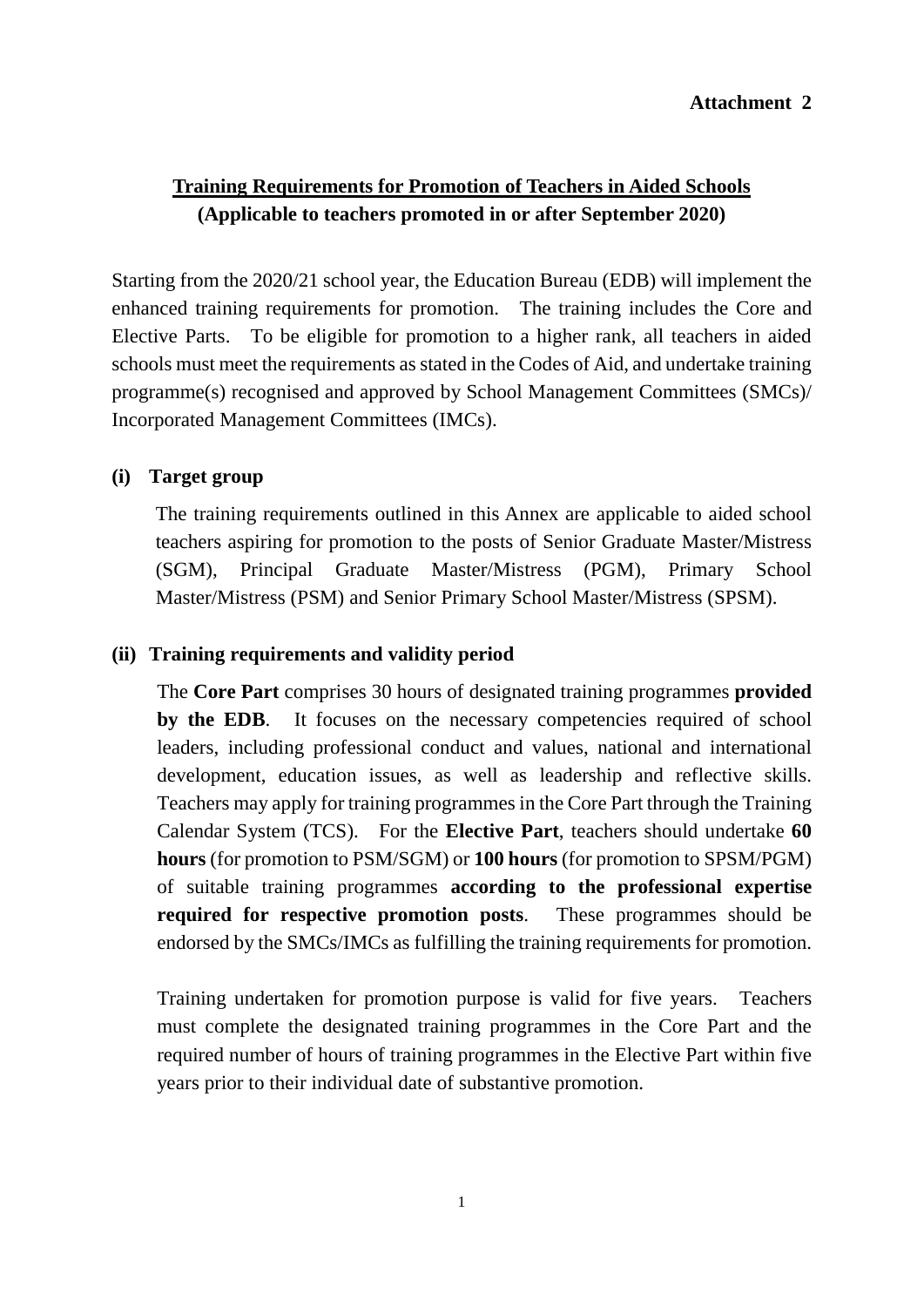| <b>Level</b>                                                                                                                                                                                                                                             | <b>Core Part -</b><br>provided by the EDB<br>(30 hours)                                                                                                                                                     | <b>Elective Part</b><br>$(60/100$ hours)                                                                                                                                                                                                                                                                                                                    |
|----------------------------------------------------------------------------------------------------------------------------------------------------------------------------------------------------------------------------------------------------------|-------------------------------------------------------------------------------------------------------------------------------------------------------------------------------------------------------------|-------------------------------------------------------------------------------------------------------------------------------------------------------------------------------------------------------------------------------------------------------------------------------------------------------------------------------------------------------------|
| Graduate<br><b>Master/Mistress</b><br>(GM) to Senior<br>Graduate<br><b>Master/Mistress</b><br>(SGM)<br><b>Assistant Primary</b><br>School<br><b>Master/Mistress</b><br>(APSM) to<br>Primary School<br><b>Master/Mistress</b><br>(PSM)                    | Professional Conduct,<br>(i)<br><b>Values and Education</b><br>Policies<br>Professional Vision and<br>(ii)<br>Growth of School<br>Leaders<br>(iii) Reflection and Practice<br>of Professional<br>Leadership | $\Diamond$ Teachers can select<br>suitable training<br>programmes amounting<br>to 60 hours, according to<br>the professional expertise<br>required for respective<br>promotion posts.<br>$\Diamond$ These training<br>programmes must be<br>endorsed and accepted by<br>the SMCs/IMCs as<br>fulfilling the<br>requirements of the<br><b>Elective Part.</b>  |
| <b>Senior Graduate</b><br><b>Master/Mistress</b><br>(SGM) to Principal<br>Graduate<br><b>Master/Mistress</b><br>(PGM)<br><b>Primary School</b><br><b>Master/Mistress</b><br>(PSM) to Senior<br><b>Primary School</b><br><b>Master/Mistress</b><br>(SPSM) | Professional Conduct,<br>(i)<br><b>Values and Education</b><br>Policies<br><b>School Administration</b><br>(ii)<br>and Management                                                                           | $\Diamond$ Teachers can select<br>suitable training<br>programmes amounting<br>to 100 hours, according to<br>the professional expertise<br>required for respective<br>promotion posts.<br>$\Diamond$ These training<br>programmes must be<br>endorsed and accepted by<br>the SMCs/IMCs as<br>fulfilling the<br>requirements of the<br><b>Elective Part.</b> |

### **(iii) Points to note**

## **SMCs/IMCs**

 $\triangleright$  SMCs/IMCs must ensure that teachers receiving a promotion have met the relevant training requirements.<sup>[1](#page-1-0)</sup>

<span id="page-1-0"></span><sup>&</sup>lt;sup>1</sup> In addition to the training requirements stipulated in Part (ii), special school teachers should complete special education programmes accepted for promotion purpose to be recognised as having fulfilled the training requirements for promotion. For details, please refer to the relevant provisions of the Code of Aid for Special Schools and the latest circulars on special education teacher training at the EDB website [\(http://www.edb.gov.hk\)](http://www.edb.gov.hk/) [\[Education System and Policy > Special Education > In-service Teacher Training Courses on Special](https://www.edb.gov.hk/en/edu-system/special/sen-training/index.html)  [Educational Needs\]](https://www.edb.gov.hk/en/edu-system/special/sen-training/index.html).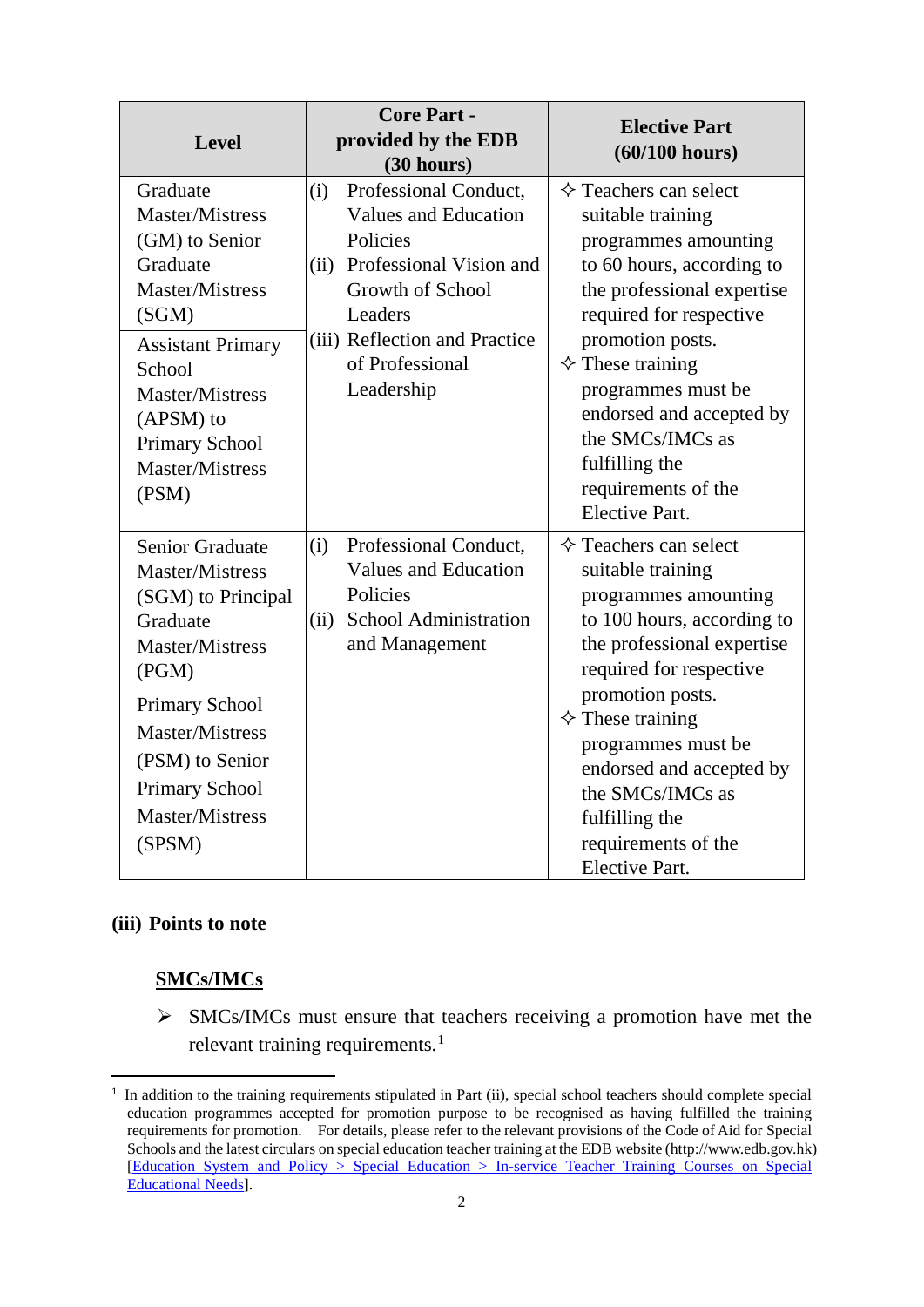$\triangleright$  SMCs/IMCs should decide whether the training programmes undertaken by teachers can be accepted as fulfilling the requirements of the Elective Part based on the professional expertise required for the promotion posts and the following principles. SMCs/IMCs should promulgate these principles for teachers' information.

# **A. Content**

Training programmes in the Elective Part should fall into the following categories:

- 1) Management and organisation (e.g. school self-evaluation; teacher professional development)
- 2) Learning and teaching (e.g. curriculum planning; assessment; teaching strategies)
- 3) School ethos and student support (e.g. guidance and counseling; life planning; moral and civic education)
- 4) Others (e.g. topics related to the mission and major concerns of the school)

# **B. Training mode and duration**

Training programmes in the Elective Part should provide structured learning<sup>[2](#page-2-0)</sup> and the duration of each programme should not be shorter than half a day (i.e. three contact hours).

## **C. Training providers**

In principle, training programmes relating to relevant promotion posts offered by the EDB or local universities should be accepted by SMCs/IMCs and counted towards the training hours under the Elective Part. SMCs/IMCs can consider accepting programmes offered by other training providers, taking into account school-based needs as well as the quality and content of such programmes.

## **Principals**

 $\triangleright$  Principals should inform teachers aspiring to advance to a higher rank of the training requirements for promotion and remind them to plan strategically for their continuing professional development, including attending training programmes in the Core Part offered by the EDB.

<span id="page-2-0"></span> $\frac{1}{2}$ <sup>2</sup> "Structured learning" includes local/non-local conferences, seminars, thematic lectures, workshops, online courses, local and non-local study visits, as well as courses that lead to teaching qualifications.